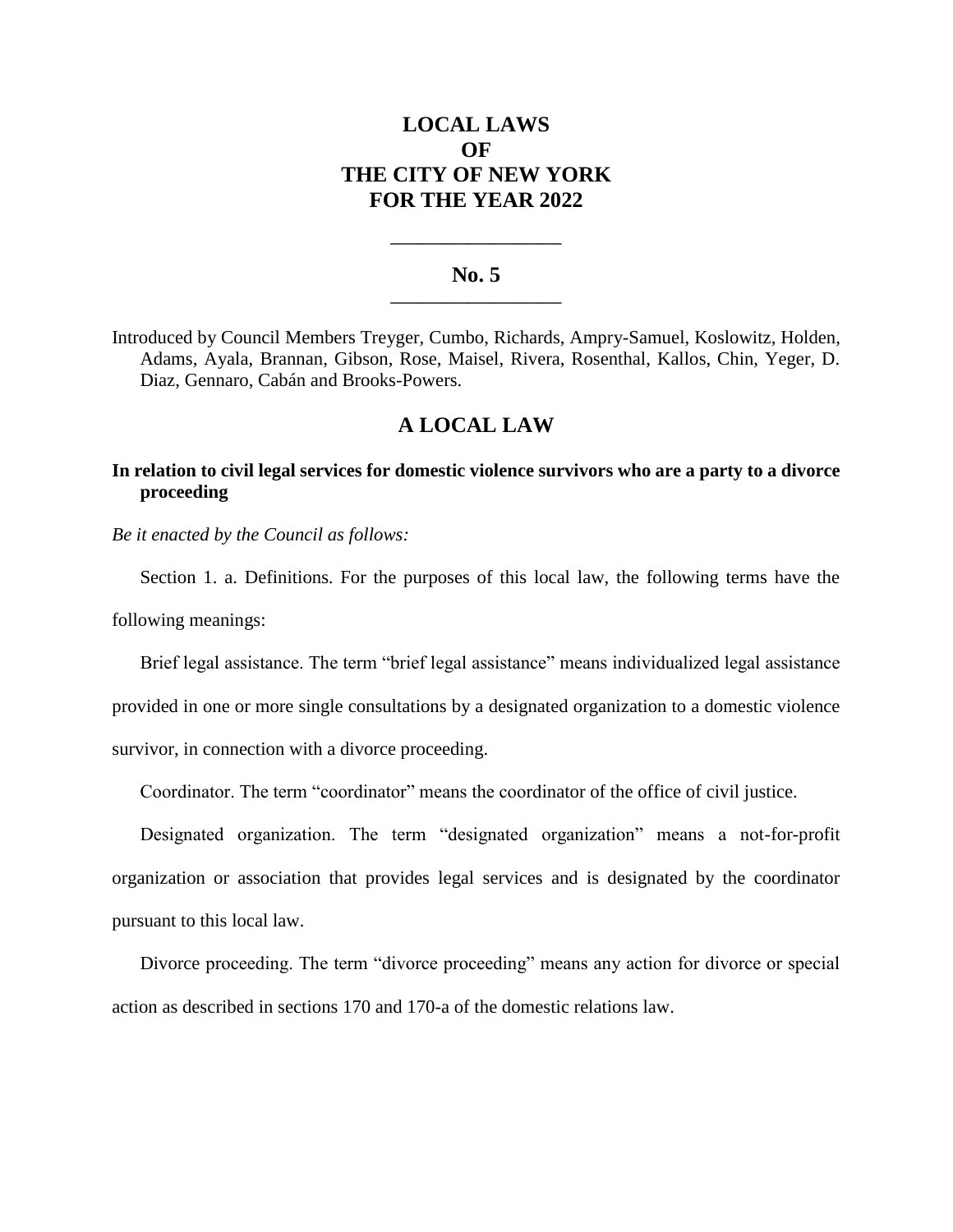Domestic violence survivor. The term "domestic violence survivor" means any individual who is covered by the term "victim of domestic violence" as such term is defined in section 8-102 of the administrative code or as such term is defined in section 459-a of the social services law.

Full legal representation. The term "full legal representation" means ongoing legal representation provided by a designated organization to a domestic violence survivor. This includes all legal advice, advocacy and assistance associated with such representation. Such full legal representation shall also include the filing of a notice of appearance in a divorce proceeding and payment of any associated filing fees incurred in the course of such representation, including fees associated with index numbers and notices of issue.

Legal services. The term "legal services" means brief legal assistance and full legal representation.

b. Working group. 1. On or before February 15, 2022, the coordinator shall establish a working group to make recommendations for and report on the pilot program required pursuant to subdivision c of this local law.

2. Members of such working group shall include the coordinator and representatives from the following offices and agencies: the office to end domestic and gender-based violence, the administration for children's services and the human resources administration. Such working group shall consult with organizations that work with or advocate for domestic violence survivors.

3. No later than May 15, 2022, the working group shall submit to the mayor and speaker of the council a report that shall include, but not be limited to, recommendations for:

(a) The scope of the pilot program required by subdivision c of this local law;

(b) Criteria for eligibility for such pilot program;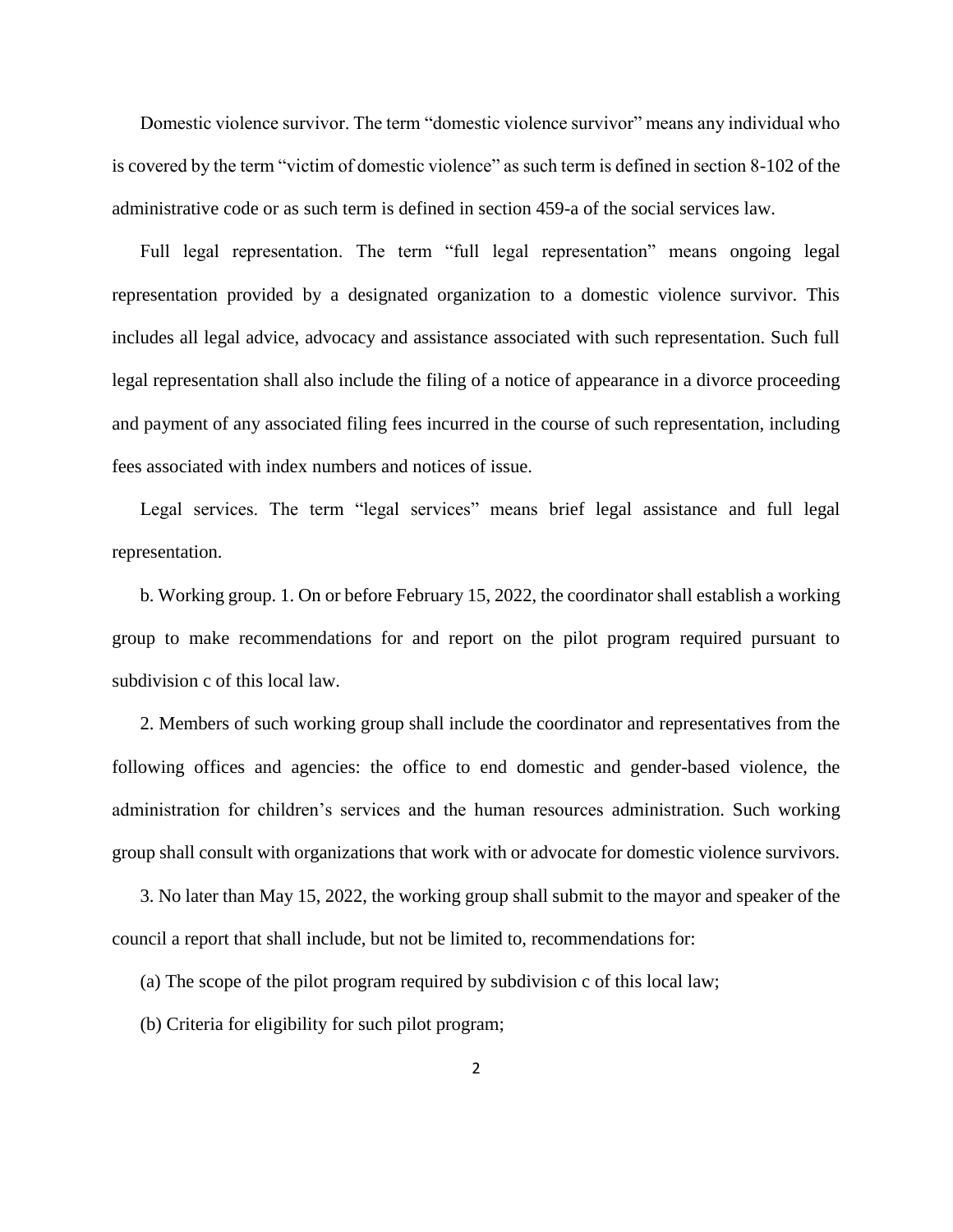(c) A plan for implementation of such pilot program, including with regard to the payment of any costs or fees; and

(d) How such program can be culturally responsive to clients.

c. Civil legal services pilot program. 1. No later than September 1, 2022, subject to appropriation, the coordinator shall establish a two-year pilot program for providing free legal services for domestic violence survivors in divorce proceedings. The coordinator may take into consideration the recommendations submitted pursuant to subdivision b of this local law. The coordinator shall establish eligibility criteria for participation in such pilot program, based upon the nature of the legal services needs of such domestic violence survivors, the availability of other free legal services for such domestic violence survivors and any similar factors the coordinator deems appropriate. The coordinator shall additionally establish the scope of free legal services to be provided and a timeline for implementation of such pilot program.

2. At the commencement of such pilot program, the coordinator shall estimate the number of domestic violence survivors for whom free legal services can be provided within the funding available for such pilot program. To the extent the demand for such free legal representation exceeds the funding available for such pilot program, the coordinator shall apportion such funds in a manner that maximizes the efficient provision of legal services.

3. The coordinator shall designate one or more not-for-profit organizations or associations that have experience with domestic violence cases, are culturally responsive and have the capacity to provide the services covered by the pilot program required pursuant to this subdivision.

4. Subject to appropriation, any full legal representation of a domestic violence survivor, commenced pursuant to the pilot program required by this subdivision, shall continue until the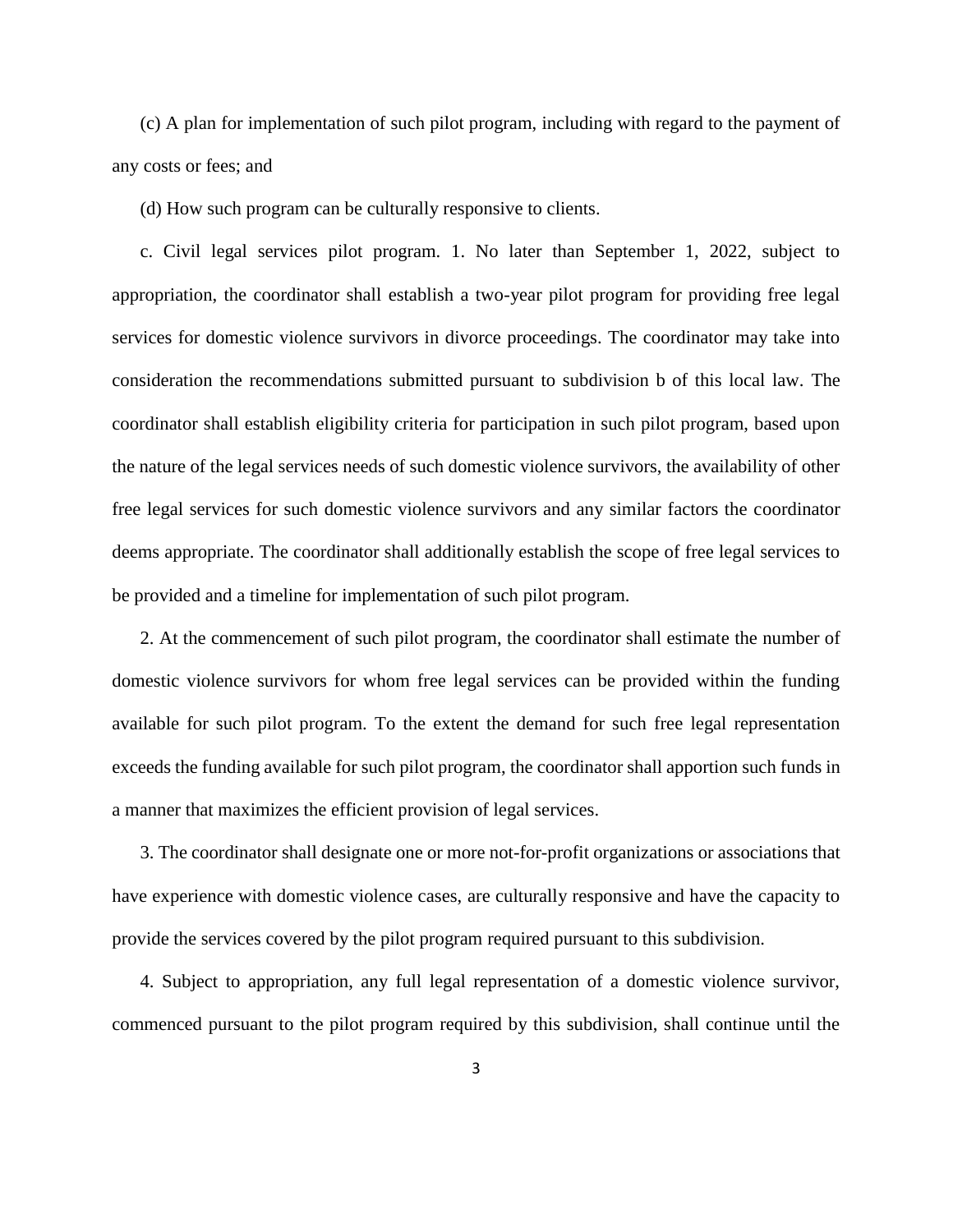final disposition of the divorce proceeding, excluding subsequent appeals and associated legal actions arising from the covered divorce proceeding.

d. No later than September 1, 2022, the office to end domestic and gender-based violence shall work with the coordinator to:

1. Offer trauma-informed training on topics related to domestic and gender-based violence to the designated organizations, including training on economic abuse and trauma-informed engagement practices. Such training may also include information regarding the financial implications for domestic violence survivors who are party to contested divorce proceedings.

2. Create written materials about the pilot program established pursuant to subdivision c of this local law and about interpretation services that are available in divorce proceedings. Such materials shall be posted online and made available at family justice centers and other locations, as practicable, in the designated citywide languages.

e. Any legal services performed by a designated organization pursuant to this local law shall not supplant, replace or satisfy any obligations or responsibilities of such designated organization pursuant to any other program, agreement or contract.

f. No later than April 1, 2023, the coordinator shall submit to the mayor and speaker of the council a progress report on the pilot program that shall include, but not be limited to, the following information, disaggregated by borough:

1. The number of domestic violence survivors who have received brief legal assistance through the pilot program;

2. The number of domestic violence survivors who have received full legal representation through the pilot program;

4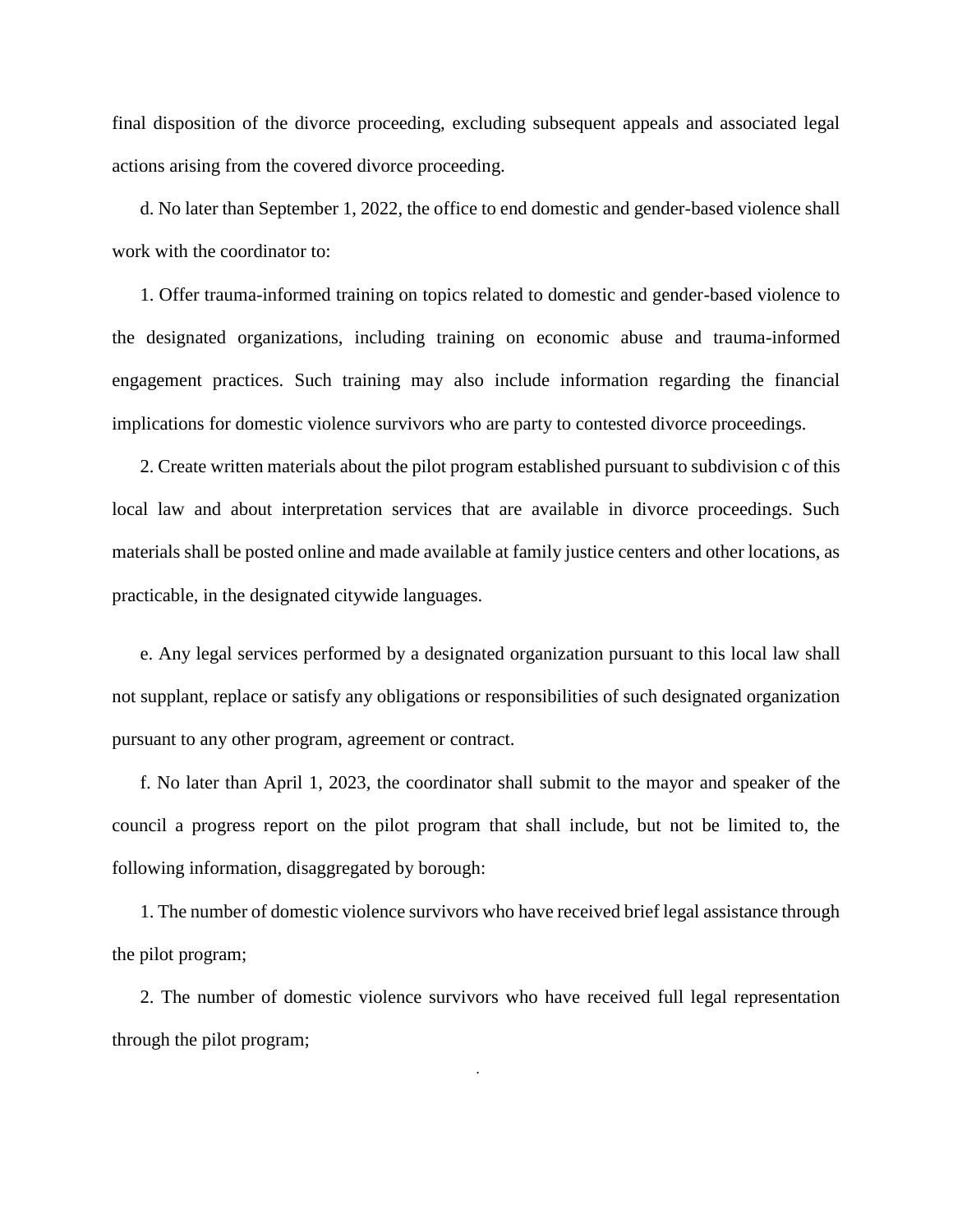3. Whether such cases were contested or uncontested; and

4. The amount of fees paid in total and in the course of each full legal representation.

g. No later than November 1, 2024, the coordinator and working group shall submit to the mayor and speaker of the council a report assessing the pilot program established pursuant to subdivision c of this local law and recommendations for the potential expansion of the pilot program. To the extent such information is available, such report shall include, but not be limited to, information and recommendations regarding:

1. The number of uncontested divorce proceedings and contested divorce proceedings in the city of New York involving domestic violence survivors, and the apparent availability of free legal services for parties to such proceedings, including both the services provided pursuant to the pilot program established by subdivision c of this local law and other available services in the city;

2. The number of custody proceedings, visitation proceedings and child support enforcement proceedings in the city of New York involving domestic violence survivors, and the apparent availability of free legal services for parties to such proceedings, including both the services provided pursuant to the pilot program established by this local law and other available services in the city;

3. Other free legal services for domestic relations and family law matters available to domestic violence survivors in the city of New York, including, but not limited to, services that are funded by the city of New York;

4. Obstacles faced by domestic violence survivors who wish to pursue divorce, custody, visitation or child support enforcement proceedings or who are unrepresented in domestic relations and family law matters initiated by another party, including, but not limited to,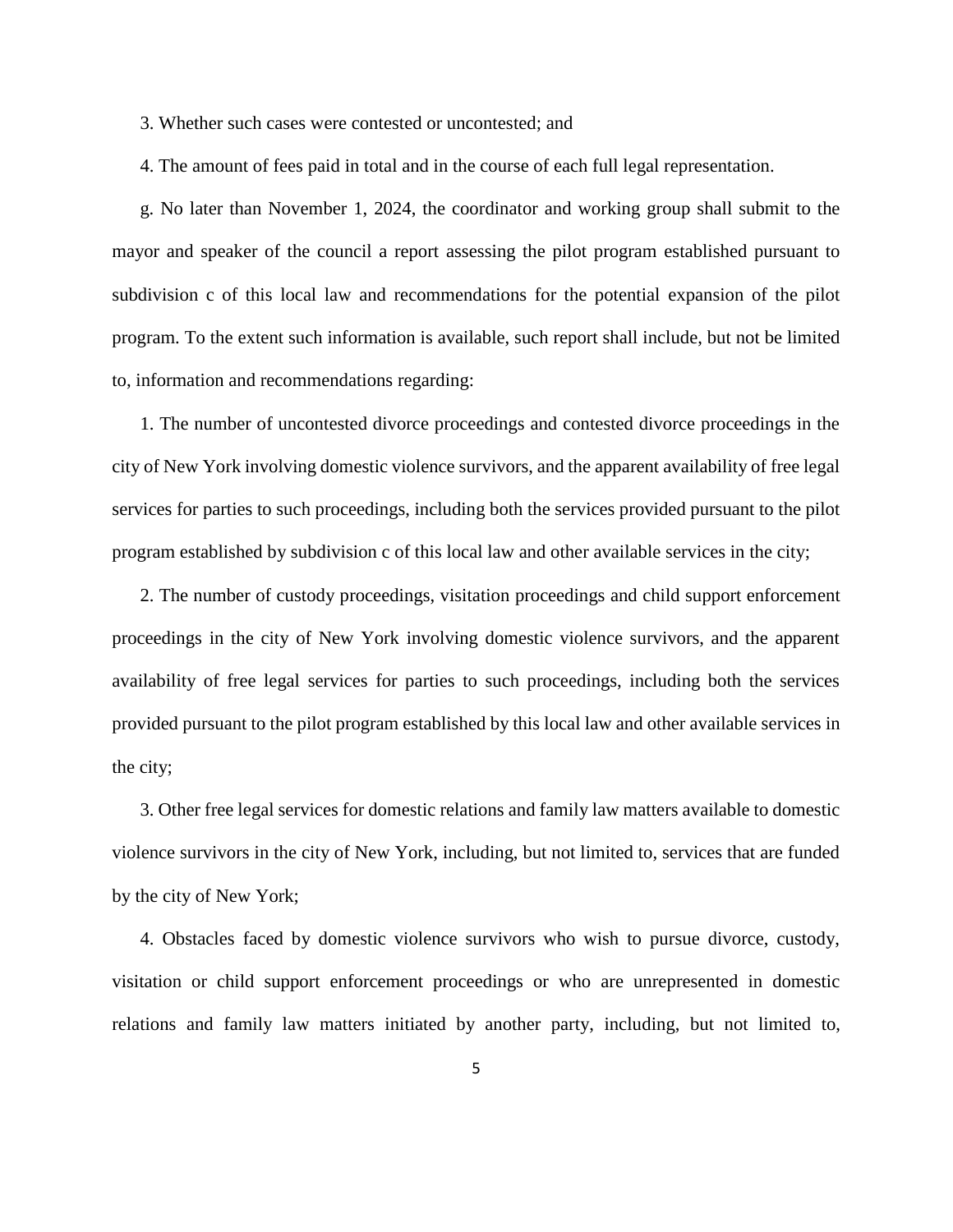information related to expert fees, the filing fees associated with such proceedings, the reasons for a contested divorce and any barriers related to providing free legal services;

5. Recommendations for evaluating, expanding upon or creating additional pilots or programs related to domestic violence survivors, including, but not limited to, recommendations about:

(a) The anticipated effects of such pilots or programs;

(b) Which individuals and proceedings would be covered by such pilots or programs; and

(c) How such pilots or programs would interact with other free legal services that are available to domestic violence survivors in the city of New York, including, but not limited to, such services that are funded by the city of New York; and

6. The working group shall dissolve upon submission of the report required by this subdivision.

h. Nothing in this local law or the administration or application thereof shall be construed to create a private right of action on the part of any person or entity against the city or any agency, official or employee thereof.

§ 2. This local law takes effect immediately.

#### THE CITY OF NEW YORK, OFFICE OF THE CITY CLERK, s.s.:

I hereby certify that the foregoing is a true copy of a local law of The City of New York, passed by the Council on December 9, 2021 and returned unsigned by the Mayor on January 10, 2022.

MICHAEL M. McSWEENEY, City Clerk, Clerk of the Council.